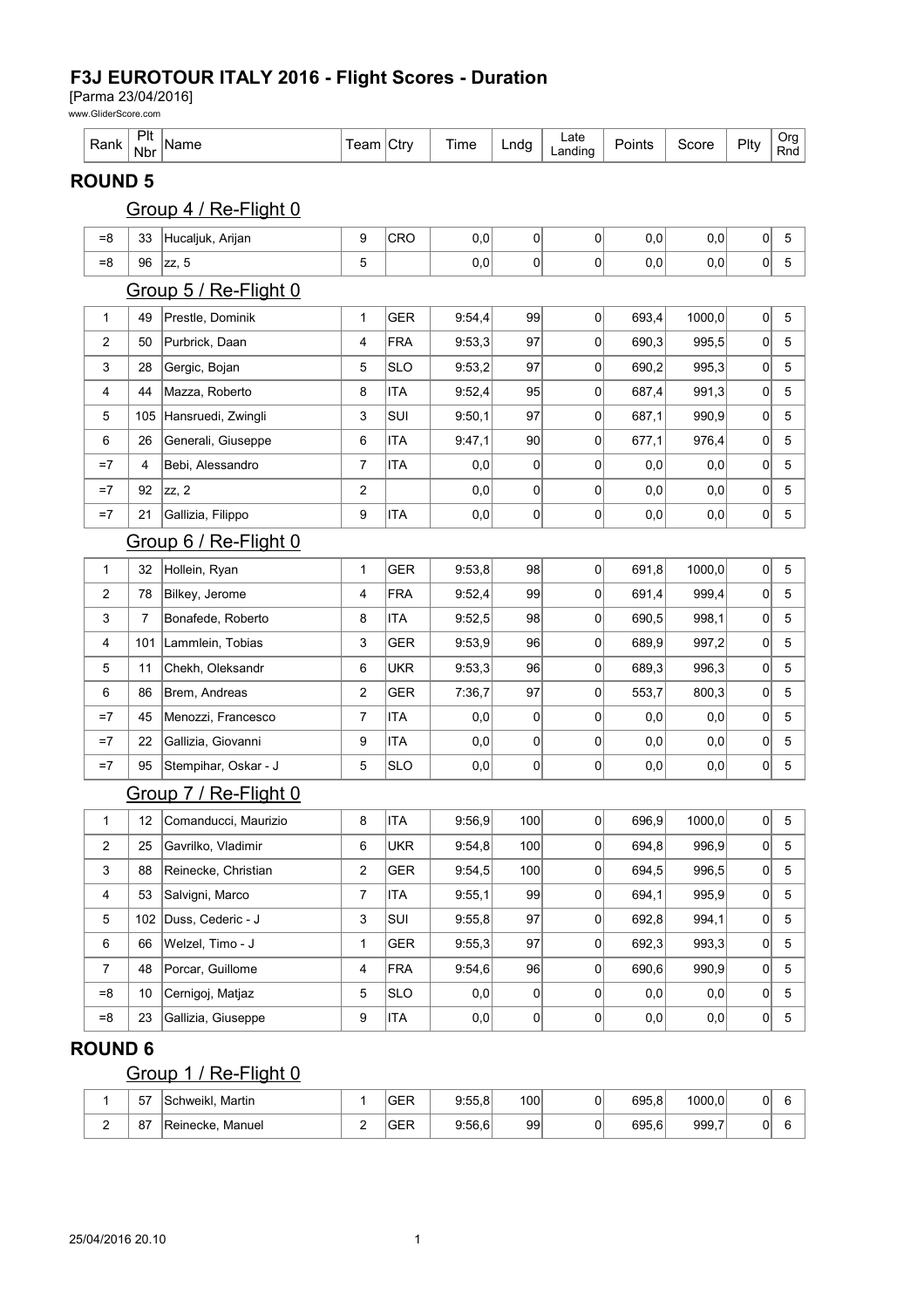### F3J EUROTOUR ITALY 2016 - Flight Scores - Duration

[Parma 23/04/2016]

www.GliderScore.com

| -<br>しへいし<br>⊷<br>nalin | D <sub>It</sub><br>ne<br>Nbr<br>____ | --<br>___ | $\overline{\phantom{a}}$<br>`trv<br>U | lme | .ndc | ∟ate<br>$\cdots$<br>andino<br>. . | oints | `core | Plty<br>and the contract of the contract of | Jr<br>–<br>KNO |
|-------------------------|--------------------------------------|-----------|---------------------------------------|-----|------|-----------------------------------|-------|-------|---------------------------------------------|----------------|
|-------------------------|--------------------------------------|-----------|---------------------------------------|-----|------|-----------------------------------|-------|-------|---------------------------------------------|----------------|

### ROUND 6

## Group 1 / Re-Flight 0 (Cont)

| 3              | 25  | Gavrilko, Vladimir      | 6              | <b>UKR</b> | 9:55,9 | 99             | 0 | 694,9 | 998,7  | 0              | 6       |
|----------------|-----|-------------------------|----------------|------------|--------|----------------|---|-------|--------|----------------|---------|
| 4              | 46  | Moquereau, Ivan         | 4              | <b>FRA</b> | 9:54,0 | 100            | 0 | 694,0 | 997,4  | 0              | 6       |
| 5              | 8   | Camporini, Stefano      | 8              | <b>ITA</b> | 9:53,2 | 85             | 0 | 678,2 | 974,7  | 0              | 6       |
| 6              | 104 | Heberle, Boris          | 3              | SUI        | 8:35,2 | 85             | 0 | 600,2 | 862,6  | 0              | $\,6\,$ |
| $=7$           | 33  | Hucaljuk, Arijan        | 9              | CRO        | 0,0    | $\overline{0}$ | 0 | 0,0   | 0,0    | 0              | 6       |
| $=7$           | 95  | Stempihar, Oskar - J    | 5              | <b>SLO</b> | 0,0    | $\overline{0}$ | 0 | 0,0   | 0,0    | 0              | 6       |
| $=7$           | 5   | Bebi, Tommaso           | 7              | <b>ITA</b> | 0,0    | $\overline{0}$ | 0 | 0,0   | 0,0    | 0              | $\,6\,$ |
|                |     | Group 2 / Re-Flight 0   |                |            |        |                |   |       |        |                |         |
| 1              | 59  | Sholom, Nikita - J      | 6              | <b>UKR</b> | 9:56,8 | 98             | 0 | 694,8 | 1000,0 | $\overline{0}$ | 6       |
| $\overline{2}$ | 79  | Coste, Jean Philippe    | 4              | <b>FRA</b> | 9:54,3 | 100            | 0 | 694,3 | 999,2  | 0              | 6       |
| 3              | 94  | Hlastec, Jan            | 5              | <b>SLO</b> | 9:55,5 | 98             | 0 | 693,5 | 998,1  | $\overline{0}$ | 6       |
| 4              | 32  | Hollein, Ryan           | 1              | <b>GER</b> | 9:54,1 | 97             | 0 | 691,1 | 994,6  | 0              | 6       |
| 5              | 105 | Hansruedi, Zwingli      | 3              | SUI        | 9:53,2 | 80             | 0 | 673,2 | 968,9  | 0              | 6       |
| $=6$           | 45  | Menozzi, Francesco      | $\overline{7}$ | <b>ITA</b> | 0,0    | $\overline{0}$ | 0 | 0,0   | 0,0    | 0              | $\,6\,$ |
| $=6$           | 82  | Ganassi, Simone         | 8              | <b>ITA</b> | 0,0    | 0              | 0 | 0,0   | 0,0    | 0              | 6       |
| $=6$           | 23  | Gallizia, Giuseppe      | 9              | ITA        | 0,0    | $\overline{0}$ | 0 | 0,0   | 0,0    | 0              | 6       |
| =6             | 90  | Thévenaz, Jean          | 2              | SUI        | 0,0    | $\overline{0}$ | 0 | 0,0   | 0,0    | 0              | $\,6\,$ |
|                |     | Group 3 / Re-Flight 0   |                |            |        |                |   |       |        |                |         |
| 1              | 88  | Reinecke, Christian     | 2              | <b>GER</b> | 9:56,2 | 99             | 0 | 695,2 | 1000,0 | $\overline{0}$ | 6       |
| $\overline{2}$ | 41  | Marc, Jure              | 5              | <b>SLO</b> | 9:55,8 | 97             | 0 | 692,8 | 996,5  | 0              | 6       |
| 3              | 100 | Lämmlein, Stephan       | 3              | SUI        | 9:53,8 | 98             | 0 | 691,8 | 995,1  | $\overline{0}$ | 6       |
| 4              | 39  | Lombardo, Paolo         | 8              | <b>ITA</b> | 9:37,2 | 85             | 0 | 662,2 | 952,5  | 0              | 6       |
| 5              | 83  | Mahmoudi, Darius        | 1              | <b>GER</b> | 7:04,4 | 95             | 0 | 519,4 | 747,1  | 0              | 6       |
| 6              | 78  | Bilkey, Jerome          | 4              | <b>FRA</b> | 6:03,5 | 95             | 0 | 458,5 | 659,5  | 0              | $\,6\,$ |
| $\overline{7}$ | 97  | Petrenko, Sergii        | 6              | <b>UKR</b> | 5:54,2 | 95             | 0 | 449,2 | 646,1  | 0              | 6       |
| 8              | 2   | Aramini, Alessandro - J | 7              | <b>ITA</b> | 2:54,7 | 99             | 0 | 273,7 | 393,6  | 0              | 6       |
| 9              | 21  | Gallizia, Filippo       | 9              | <b>ITA</b> | 0,0    | $\overline{0}$ | 0 | 0,0   | 0,0    | 0              | $\,6\,$ |
|                |     | Group 4 / Re-Flight 0   |                |            |        |                |   |       |        |                |         |
| 1              | 11  | Chekh, Oleksandr        | 6              | <b>UKR</b> | 9:55,4 | 98             | 0 | 693,4 | 1000,0 | 0              | 6       |
| $\overline{2}$ | 102 | Duss. Cederic - J       | 3              | SUI        | 9:53,2 | 98             | 0 | 691,2 | 996,8  | 0              | 6       |
| 3              | 76  | Weihe, Jan-Christof - J | 1              | <b>GER</b> | 9:57,9 | 93             | 0 | 690,9 | 996,3  | 0              | 6       |
| 4              | 85  | Allnoch, Norbert        | 2              | <b>GER</b> | 9:49,9 | 90             | 0 | 679,9 | 980,5  | $\overline{0}$ | 6       |
| 5              | 50  | Purbrick, Daan          | 4              | <b>FRA</b> | 9:56.9 | 75             | 0 | 671,9 | 968,9  | $\overline{0}$ | 6       |
| 6              | 44  | Mazza, Roberto          | 8              | ITA        | 6:23.9 | 91             | 0 | 474,9 | 684,8  | $\overline{0}$ | 6       |
| $\overline{7}$ | 27  | Generali, Marco         | $\overline{7}$ | <b>ITA</b> | 6:03,8 | 99             | 0 | 462,8 | 667,4  | $\overline{0}$ | 6       |
| 8              | 42  | Marc, Tilen - J         | 5              | <b>SLO</b> | 4:08,4 | 98             | 0 | 346,4 | 499,5  | 0              | 6       |